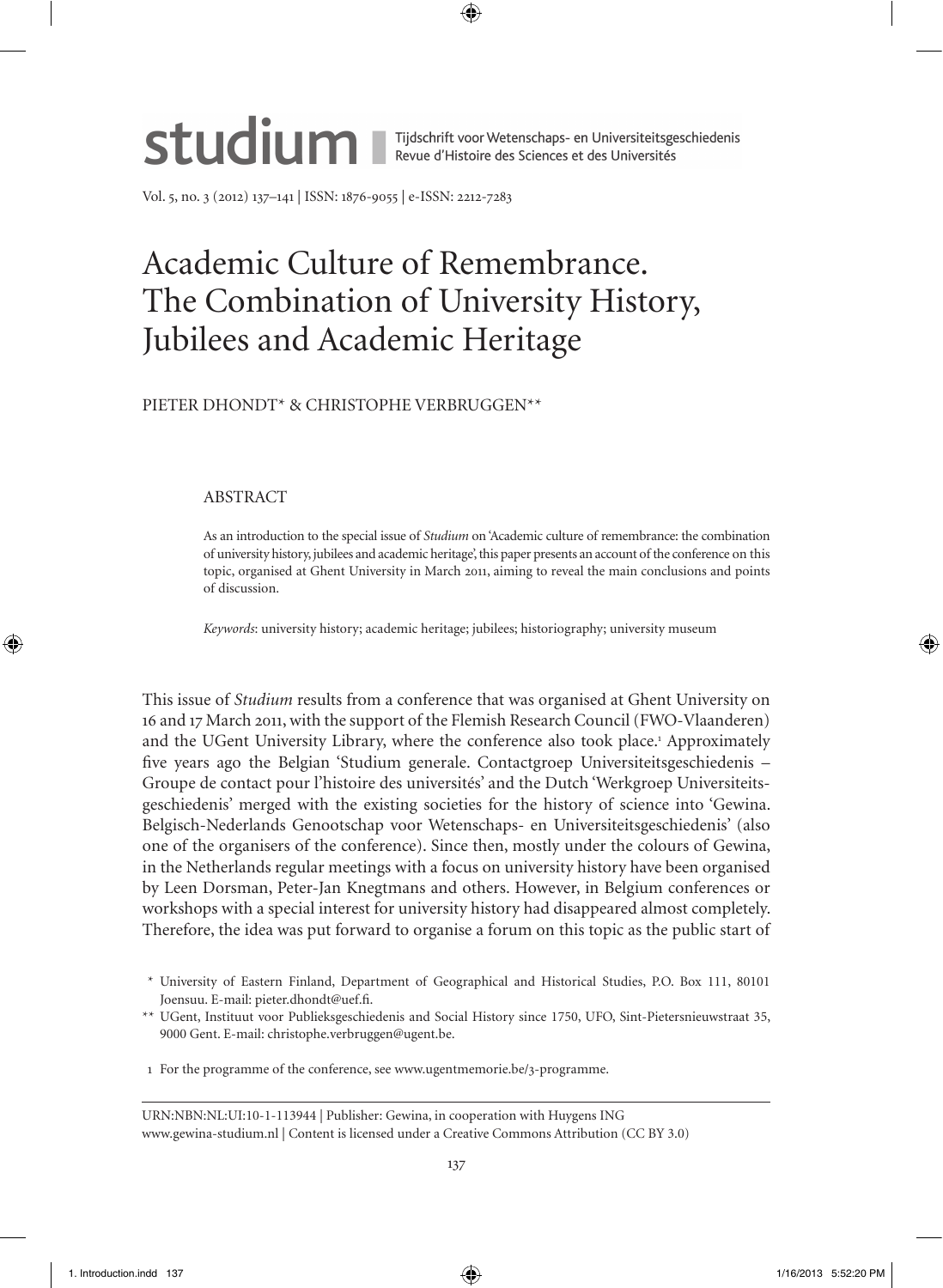UGentMemorie 2017, the historical commission that is established to prepare the bicentenary of Ghent University in 2017.

In the process of developing this forum, it became apparent that it would be significant to extend the originally intended Belgian-Dutch forum for university history to an international conference devoted to the topic of the history of university jubilees itself, addressing several actual research questions, also in the field of historiography and academic heritage. In that respect the conference can be considered quite successful. A great number of scholars active in the field of university history in Belgium and the Netherlands participated in the conference, and at the same time we managed to attract a great number of speakers from other (European) countries. The participation of scholars with a professional background in the archives and/or the museum community fostered a debate about the possibilities of a university museum or an academic museum to operate at the crossroads of history, academic heritage and public activities.

In consequence of the original interpretation of the conference as a Belgian-Dutch forum for university history, a few presentations, in themselves most interesting and well presented, were not really connected to the general theme of the conference. They were devoted to  $(i)$  the status of and the education at the Belgian engineering schools (Willemijne Linsen, Krista De Jonge en Pieter Raymaekers);<sup>2</sup> (2) the rationalisation of the landscape of Flemish higher education from the 1970s, with a theory of 'blame avoidance' as an alternative for the traditional theory of pillarization (Ton Van Weel), $\delta$  and (3) to the experiences of female foreign students in Belgium between 1905 and 1940 (Pascale Falek).<sup>4</sup> Finally, the plea of Herman Paul for a new reflection on the legacy of the historians Robert Fruin and Godefroid Kurth, also expressed in 2010 on the occasion of the  $150<sup>th</sup>$  anniversary of Fruin's inaugural address, was an appropriate link to the main topics of the conference.

The first general subject was the history of university jubilees itself. In this category the starting point was often a specific case (such as the centenary of the University of Rostock in 1519 or the jubilees of  $1848$  and  $1948$  in Prague), from which some general characteristics of university jubilees could be deduced. Of these, most striking was undoubtedly the highly political interpretation of most of the jubilees; political in a double sense: on the one hand the course and the content of the jubilees was highly dependent on political developments (something which was particularly noticeable in the overview of academic ceremonies at the

- See the project 'Engineering a New World: the Role of Engineers in Modern Society', on: http://www. researchportal.be.
- See the project 'The political question of macro-level efficiency (rationalization) in Flemish higher education 1989-2014', on: www.utwente.nl/mb/cheps/phdportal.
- P. Falek, *A Precarious Life. East European Female Jewish Students in Interwar Belgium* (Unpublished doctoral dissertation, European University Institute Florence 2011).
- H. Paul, 'Voorbeeld en voorganger: Robert Fruin en Godefroid Kurth als vaders van de geschiedwetenschap', Bijdragen en mededelingen betreffende de geschiedenis der Nederlanden 126:1 (2011) 30–53.
- Cf. J. Blecher and G. Wiemers (eds.), *Universitäten und Jubiläen. Vom Nutzen historischer Archive* (Veröffentlichung des Universitätsarchivs Leipzig 4) (Leipzig 2004); T.P. Bekker, 'Jubiläen als Orte universitärer Selbstdarstellung. Entwicklungslinien des Universitätsjubiläums von der Reformationszeit bis zur Weimarer Republik', in: R.C. Schwinges (ed.), *Universität im öffentlichen Raum* (Basel 2008) 77-107; P. Dhondt (ed.), *National, Nordic or European? Nineteenth*-*Century University Jubilees and Nordic Cooperation* (Leiden ) and P. Dhondt (ed.), *University Jubilees and University History Writing* (forthcoming: Leiden 2013).
- 7 See for example: M. Durčanský, 'Two great anniversaries, two lost opportunities Charles University in Prague: 1848 and 1948', in: Dhondt, *University Jubilees and University History Writing* (n. 6).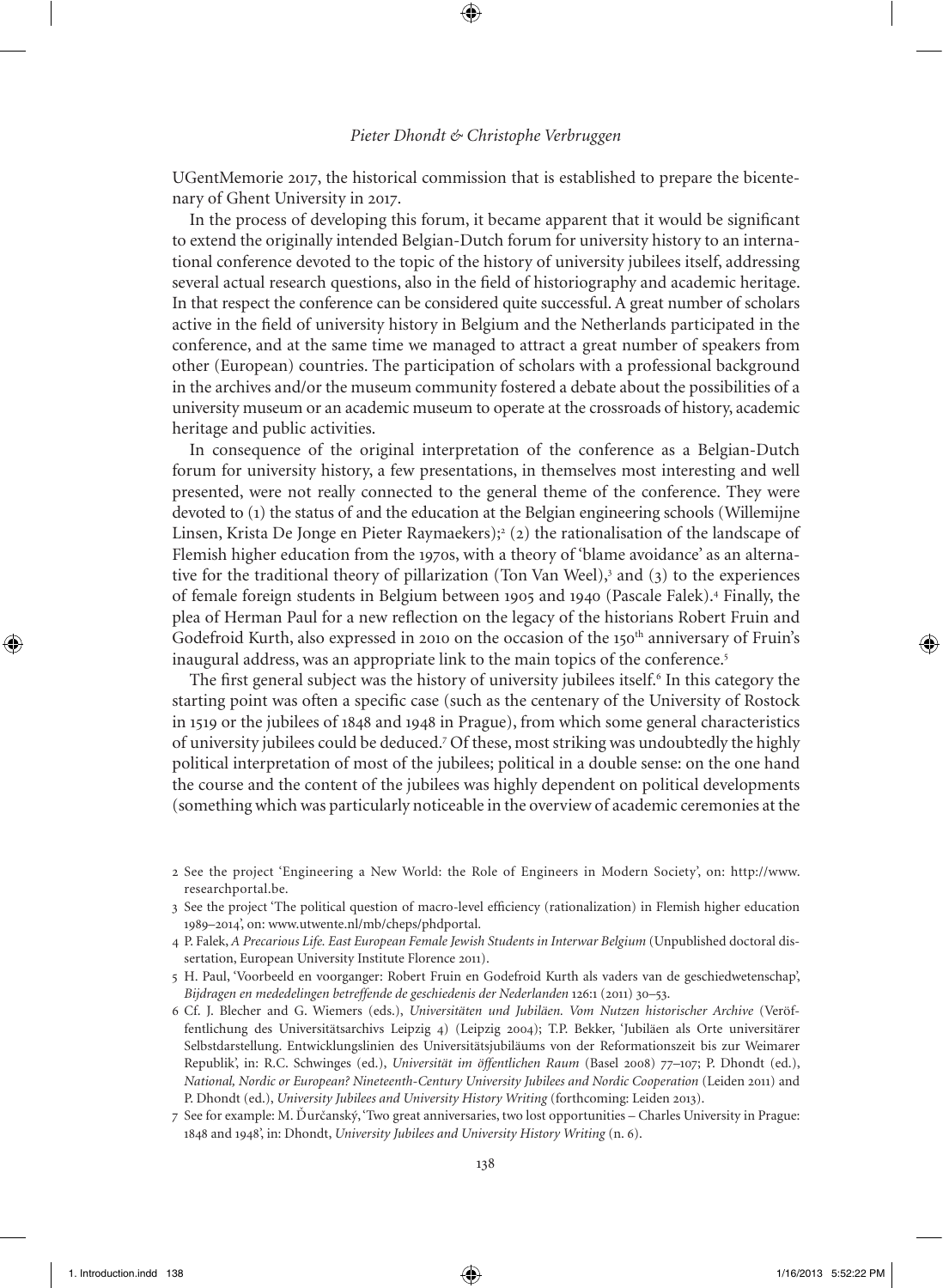Romanian University of Cluy after 1919) $^{\circ}$ , but on the other hand the jubilees themselves often also disseminated a political message, e.g. through the conferment of honorary degrees. Pieter Dhondt argued that these honorary degrees have a much older and more complex tradition than often has been assumed. The somewhat contradictory development of the internationalisation of the academic world and the increasingly national elucidation of university jubilees, confirms the interpretation of this kind of celebrations as political events. Invitations to foreign universities are increasingly limited to those institutions with which a partnership agreement already has been concluded. Whereas most of the speakers focused on obvious visible expressions of university jubilees, Wolfgang Eric Wagner made an appeal also to take into account subcutaneous elements, such as the subtle mention, in 1520, of the centenary in the educational programme of the University of Rostock, or the depiction of a disputation with the date of the centenary of the University of Ingolstadt at the back of the altar in the local church.<sup>10</sup> Wagner's argumentation was to conclude on the basis of such subtle indications that also in past centuries the anniversary of the foundation of a university did not pass unnoticed.

A second part of the conference was devoted to a more visible and always returning component of university jubilees, viz. the historiographical production linked to these events. Here too, mostly a case study was taken as the point of departure, $\mu$  in order to draw some general conclusions on the basis of this particular history. Sometimes it also appeared that, due to the specificity of certain contexts, it is not always possible to reach any generalizing statements. Emmanuelle Picard for instance, the keynote speaker and first contributor to this special issue, proved very convincingly that the situation in France differed fundamentally from those in most other European countries, because of the fact that professors and scholars identified themselves primarily with their discipline, rather than with the institution to which they were attached. The historical overviews of these institutions, written on the occasion of a jubilee, therefore often have a clearly artificial character.

In contrast with this, two of the other keynote speakers, Sylvia Paletschek (the second contributor to this issue) and Laurence Brockliss, explicitly attempted to present a more general historiographical approach of the history of university jubilees. This resulted in an interesting discussion with the audience. Two somewhat caricaturally sketched traditions of publications dealing with university history were placed opposite to each other: on the one hand extremely detailed factual accounts of the university as an institution, combined with some developments in separate scientific disciplines, written by a number of authors and published in several volumes; and on the other hand abridged 'coffee table' synthesis, written by only one author, with a lot of pictures and ignoring dark episodes in the institution's past. A final consensus was not reached and of course different arguments can be put forward for moderate versions of both types of publications existing next to each other. Brockliss' conclusion, which was agreed upon by a large part of the audience, was the need

11 See for instance the publication on the occasion of the  $40<sup>th</sup>$  anniversary of the University of Dundee: K. Baxter, D. Swinfen and M. Rolf, *A Dundee Celebration* (Dundee 2007).

<sup>8</sup> A.-M. Stan, 'Academic ceremonies and celebrations at the Romanian University of Cluj 1919-2009', in: Dhondt, *University Jubilees and University History Writing* (n. 6).

P. Dhondt, 'Pomp and Circumstance at the University. The Origin of the Honorary Degree', to be published in *European Review of History* (2013).

W.E. Wagner, *'Observantia lectionum in universitate Rostochiensi' (). Das älteste gedruckte Vorlesungspro*gramm der Universität Rostock (Hamburg 2011).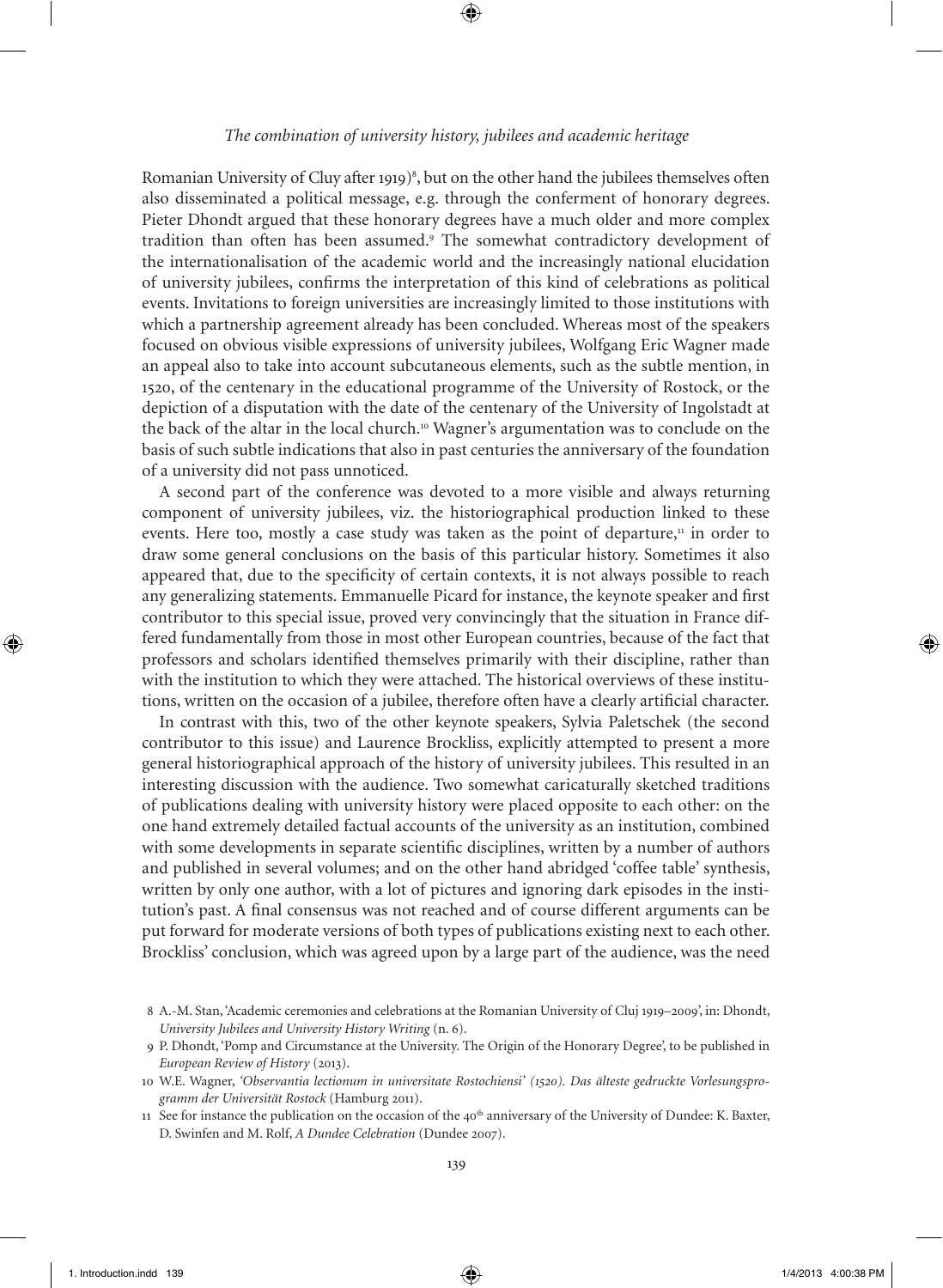of a 'master narrative' in both kinds of stories. Brockliss himself tries to realise this in his forthcoming history of the University of Oxford, to be published in 2014 in one volume, with as *leitmotiv* a story of continuity and discontinuity.

Another animated discussion resulted from the presentation of Marc Depaepe, in which he discussed the difficulty for historians of education to produce 'an annoying, troublesome, disturbing discourse for policymakers, teachers, educators etc., which makes us not always the best speakers at celebrations'. He wants to place his own story about the  $50<sup>th</sup>$  anniversary in 2014 of the campus university in Kortrijk (KULAK) in the context of democratization (as a 'master narrative'), which (as recent research has shown) was often far less successful than politicians are sometimes ready to admit. According to Klaas van Berkel, however, on the contrary, most current policymakers no longer object to a critical university history. Two important reflections should be added to this discussion: firstly, university history as a discipline is much more embedded in universities in the Netherlands than in Belgium, and secondly the position of historic disciplines, such as university history, history of science and history of medicine (some located within the departments of history) is considerably less threatened than a discipline as history of education (which is traditionally located within the departments of educational sciences).

Besides, both Depaepe and Van Berkel agreed that university history is limited too much to publications produced on the occasion of jubilees. However, the ambition to enlarge the field with projects with a comparative and transnational approach is clearly more easily pronounced than realized.<sup>12</sup> Another speaker, Trude Maurer, attempted to do so in her presentation on the celebration of patriotic anniversaries in Russian and German universities.<sup>13</sup> Such a comparative and transnational approach has achieved already quite a lot in the research dealing with the admission and presence of female students at universities by, among others, Natalia Tikhonov, although she showed that there is still a long way to go. Moreover, the increasing attention for gender equality at universities does not always result in the most advisable outcomes. On the occasion of its 450<sup>th</sup> anniversary, the University of Geneva, for instance, organised an exhibition with portraits of seventy men and seventy women who had played a role in the history of the university. However, it appeared to be quite difficult to find enough female figures, and in the end being enrolled as a student in Geneva during one semester was already sufficient to be selected. Including only 10% women in the exhibition, equivalent to the  $10\%$  women in the higher staff of the current university, most probably would have been a much more powerful signal.

In this way the connection was made with the third general theme of the conference, namely academic heritage and the way in which it can be used in the public representation of the university as a historical entity. The presentation of a delegation from Portugal<sup>15</sup> and particularly the talk of Rolf ter Sluis (curator of the university museum in Groningen) revealed an important obstacle in this regard: to what extent can a university museum be devoted to the history of its own university, and to what extent is one stuck in the pattern

14 B. Mantilleri (ed.), *Faces à faces* 06/09. Exposition Uni Dufour (Genève 2009).

E.g. P. Mattingly, K. Jarausch, J. Craig, J. Kett and J. Turner, 'Universities in Europe: North American Perspectives on European Historiography', *History of Education* 37:3 (2008) 469-490.

T. Maurer, 'Commitment, reserve and self-assertion. The celebration of patriotic anniversaries in Russian and German universities 1912/13, in: Dhondt, *University Jubilees and University History Writing* (n. 6).

Ana Mehnert Pascoal presented: 'Surveying the scientific and artistic heritage of the University of Lisbon: Scope, methodology and preliminary results'. See: http://memoria.ul.pt.